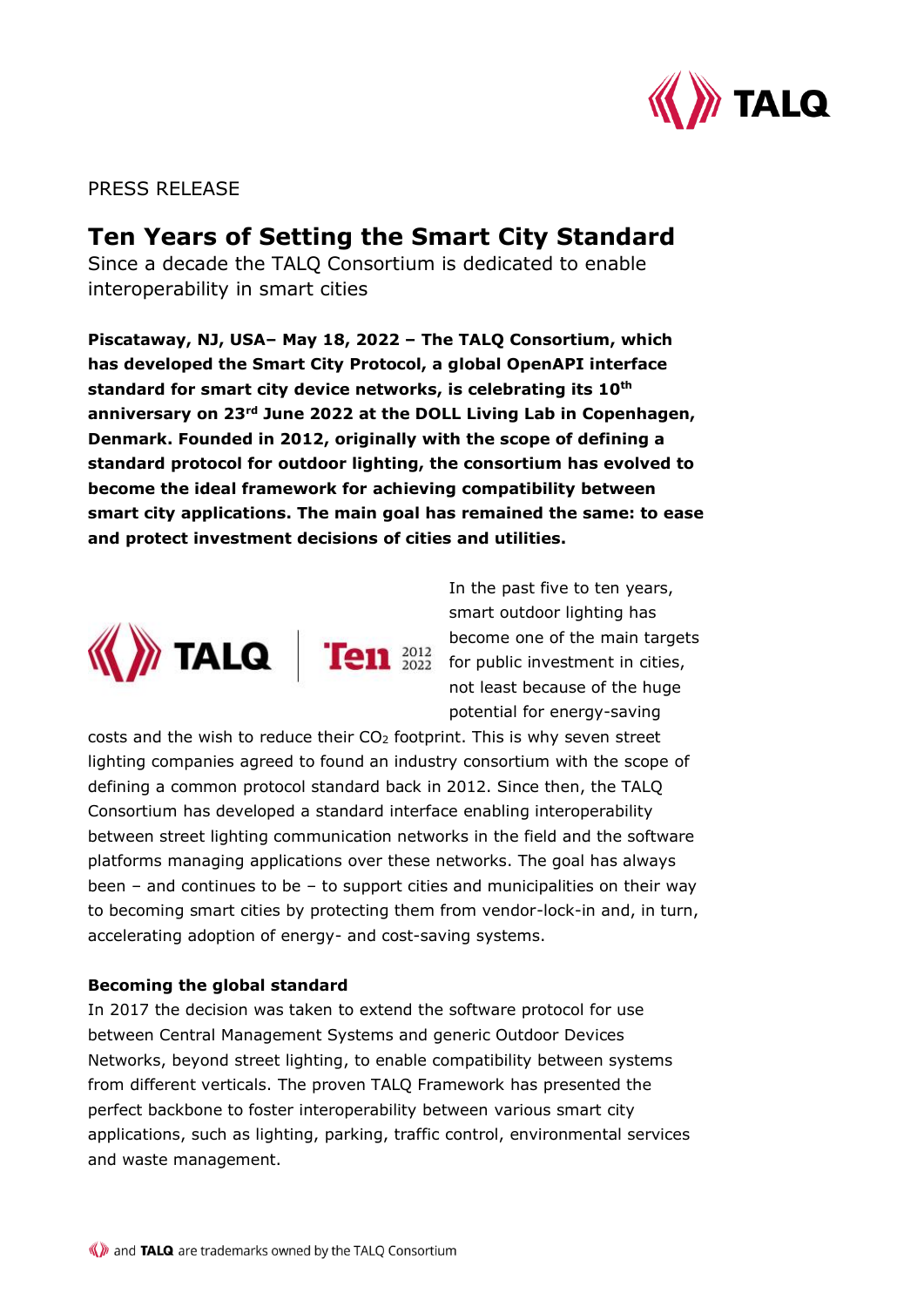

On June 23, 2022, the consortium will host an event with several smart city experts at the DOLL Living Lab in Copenhagen, Denmark, to explain and highlight the benefits of employing the TALQ protocol. This will be an ideal opportunity to network, find out what is going on in the industry and understand TALQ's place in the ecosystem. "We are really proud of our joint efforts and the very fruitful collaboration over the past ten years. More than 50 member companies, nearly 20 TALQ partners and more than 40 TALQcertified products speak for themselves." summarizes Simon Dunkley, Secretary General of the TALQ Consortium. "It continues to be a great experience to see how industrial cooperation between likeminded organizations can help to reduce public spending, increase sustainability and create open solutions."

TALQ will continue to review and update its standard. This continuous enrichment and evolution of the protocol ensures that future-oriented aspects of smart city services will be incorporated. The current TALQ Specification is 2.4.0; meanwhile a version 2.5.0 is already under development to be released later in 2022.

**Print-ready images** are available for download at https://www.talq-consortium.org/news/presskit/

## **About the TALQ Consortium:**

Founded in 2012, the TALQ Consortium has established a globally accepted standard for management software interfaces to control and monitor heterogeneous smart city applications. The TALQ Smart City Protocol is a specification for information exchange, suitable for implementation in various products and systems. This way interoperability between Central Management Software (CMS) and Outdoor Device Networks (ODN) from different vendors will be enabled, such that a single CMS can control different ODNs in different parts of a city or region.

TALQ is an open industry consortium currently consisting of about 50 member companies. For more information visit www.talq-consortium.org

### **About DOLL Living Lab:**

DOLL is Europe's leading living lab for intelligent lighting and Smart City-services, building bridges between manufacturers, public decision makers and knowledge institutions with a common interest in developing liveable, sustainable and resource efficient communities through the means of technology. Addressing the needs of the emerging smart and connected cities, DOLL Living Lab is set out to create an innovative playground and transparency in the new complex markets by offering demonstration and test of the latest solutions in intelligent outdoor lighting and Smart City-services.

DOLL Living Lab is anchored in WE BUILD DENMARK, the Danish national cluster for the building and construction sector.

For more information visit www.doll-livinglab.com